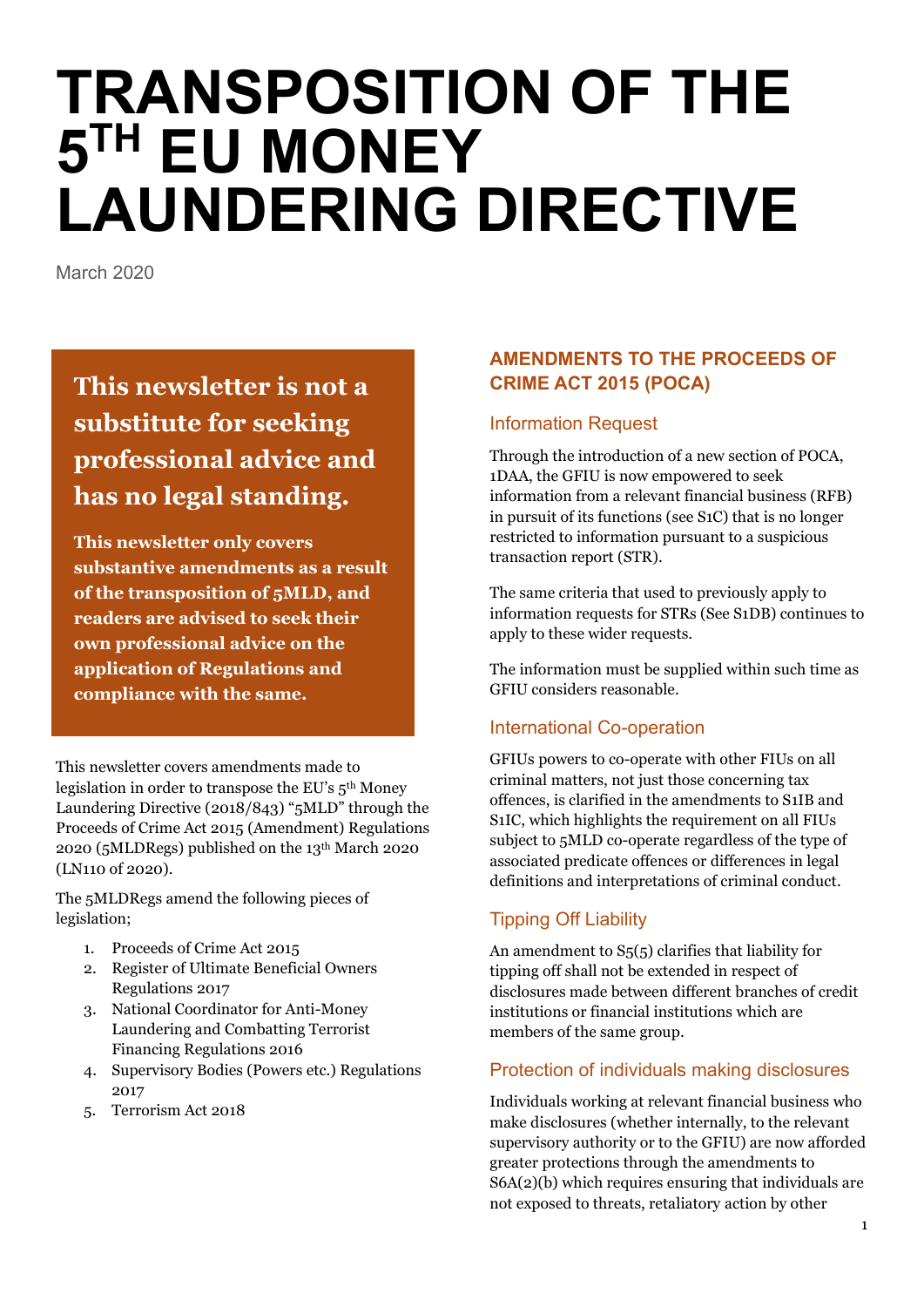employees, management or customers as well as protections from discriminatory employment actions and also providing that these individuals can make a compliant in a safe manner.

#### New regulated activities

A number of definitions have been inserted into S7 of POCA mainly dealing with new types of activities now covered by POCA as relevant financial business as well as updating others.

The new activities now covered are;

- Art market participants
- Letting agents; and
- Tax Advisors.

5MLD also brings about changes with respect to the mandatory registration and regulation of providers of exchange services between virtual currencies and fiat currencies, and custodian wallet providers across the EU. As early as 2018, however, Gibraltar had already legislated for the regulation of entities in the distributed ledger technology space through earlier amendments to POCA and other financial services legislation.

# Customer Due Diligence (CDD)

The application of CDD measures is extended to include new forms of electronic identification measures (S10(a)). See also new definitions inserted into S7 which explains these in more detail.

Electronic ID is also captured in amendments made to S25 (Record Keeping) and Schedule 7.

#### Lower Limits for CDD on certain e-money products

The definition of e-money now included in S7 excludes "monetary value" referred to in Article  $1(4)$  and  $(5)$  of the E-Money Directive namely;

- (1) services based on instruments that can be used to acquire goods or services only in the premises used by the issuer or under a commercial agreement with the issuer either within a limited network of service providers or for a limited range of goods or services;
- (2) payment transactions executed by means of any telecommunication, digital or IT device, where the goods or services purchased are delivered to and are to be used through a telecommunication, digital or IT device, provided that the telecommunication, digital or IT operator does not act only as an intermediary

between the payment service user and the supplier of the goods and services.

This now clarifies that CDD is not required to be performed on these e-money products.

# Identification of Ultimate Beneficial **Ownership**

Amendments also made to s.10(b) in respect of CDD measures reiterate the more specific requirements below.

#### **Legal entities**

The update made to  $S7(1A)(a)(ii)$  alters how the Ultimate Beneficial Owner (UBO) of a corporate body is recorded.

The requirement to drill down to a natural person who owns or controls the legal entity remains unchanged (paragraph (i)). However, if after having exhausted all possible means, no person is identified under (i) or there remains a doubt that the person identified under (i) is the UBO, the RFB must take the necessary reasonable measures to verify the identity of the natural person who holds the position of senior managing official. Once again, the emphasis here is on natural persons and verification, not just identification. RFBs are now also required to keep records of the actions taken and document and difficulties encountered during the verification process.

#### **Trusts**

In the case of trusts the UBO definition  $(S7(1A)(b))$ now applies in respect of more than one settlor, trustee and protector and not, as was previously, in the singular.

#### Application of CDD

Amendments to S11(2) expands the triggers for when CDD measures need to be applied, which are extended from the previous requirement of when the circumstances of the customer changes to also require this when;

- reviewing the UBO data held:
- pursuant to the Income Tax Act; or
- pursuant to the Tax (Mutual Administrative Assistance) Act 2014.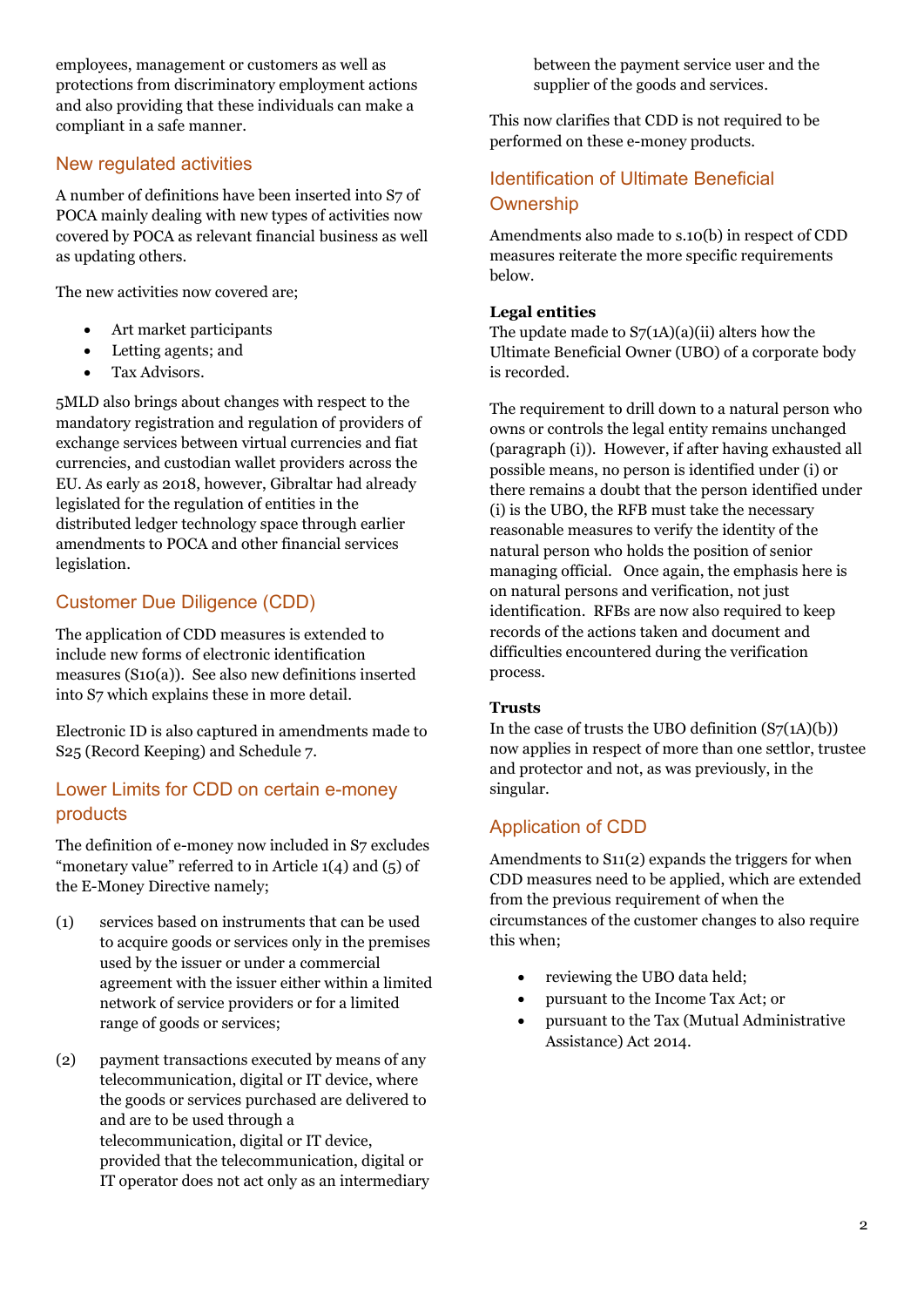#### UBO Register extracts

RFBs are also now required (S11(4A)) to obtain an copy of the extract from the Register of Beneficial Owners or proof of registration of the same whenever CDD is required to be applied to a trust, corporate or legal entity which is itself required to register its UBO data in the register.

# Enhanced Due Diligence (EDD)

The requirement to examine, as far as is reasonably possible, the background and purpose of transactions is now triggered if any ONE of the following conditions is met (S17(3));

- (a) they are complex transactions;
- (b) they are unusually large transactions;
- (c) they are conducted in an unusual pattern;
- (d) they do not have an apparent economic or lawful purpose, and in particular, a relevant financial business shall increase the degree and nature of monitoring of the business relationship, in order to determine whether those transactions or activities appear suspicious.

S17 now also includes specific requirement for transactions and business relationships with high-risk countries (as defined in  $S_1(1)(b)$  by the European Commission). The following EDD measures must be applied in those cases;

- (a) obtain additional information on the customer and on the beneficial owners;
- (b) obtain additional information on the intended nature of the business relationship;
- (c) obtain information on the source of funds and source of wealth of the customer and of the beneficial owners;
- (d) obtain information on the reasons for the intended or performed transactions;
- (e) obtain the approval of senior management for establishing or continuing the business relationship; and
- (f) conduct enhanced monitoring of the business relationship by increasing the number and timing of controls applied, and selecting patterns of transactions that need further examination.

Supervisory authorities may give directions to RFBs to apply more or additional mitigating measures for these transactions and/or business relationships (s.17(7)). These additional measures are now set out in Schedule 8 and may require a person to whom a direction is given (a "relevant person") to undertake the following:

- (a) enhanced due diligence;
- (b) ongoing monitoring;
- (c) systematic reporting; or
- (d) limiting or ceasing business.

Supervisory authorities may also require external audits in respect of branches or subsidiaries of a RFB where these are located in a high-risk country (s.17(8)).

#### Correspondent Banking with 3<sup>rd</sup> country respondents I high-risk countries

Supervisory authorities of financial or credit institutions which have correspondent banking relationships with correspondents in high-risk countries may issue directions to review, amend or terminate such relationships (S17A(2)).

#### **AMENDMENTS TO REGISTER OF ULTIMATE BENEFICIAL OWNERS REGULATIONS 2017 (RUBOR)**

#### UBO data to be adequate, accurate and current

R8A of RUBOR now not only requires the disclosure to the corporate or legal entity of the UBO but also for the UBO to provide it with any information which is reasonably required for it to comply with Regulation 6 (adequate, accurate and current) within 15 days of becoming a UBO.

#### Express trusts UBO data

Amendments made to R9(4) now address the plurals as well as singularities of settlors, trustees, protectors and beneficiaries.

#### Access to the Register of UBOs

By replacing in  $r.26(1)(d)$  "a person or organisation that demonstrates a legitimate interest" with "a member of the public" the Register of UBOs is now a public register. However, members of the public are limited to the following information in respect of a UBO;

- the name;
- the month and year of birth
- the nationality;
- the country of residence;
- the nature and extent of the beneficial interest.

Access to this information is via an electronic portal [https://ubosearch.egov.gi](https://ubosearch.egov.gi/) and requires preregistration and the payment of a small fee being £2.50 per search in line with r. 29 and the new r.29A.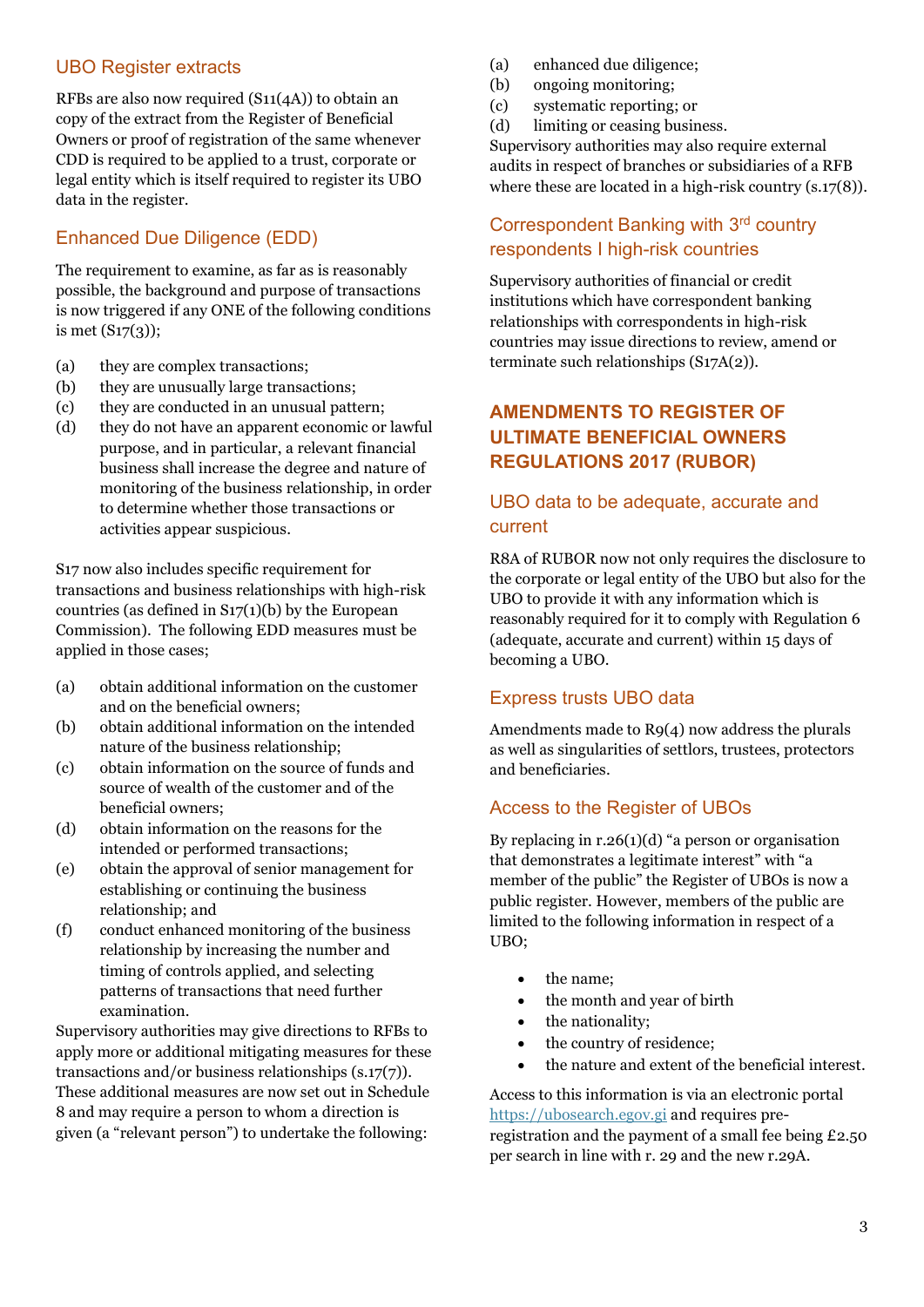5MLD measures for trusts other than those with a tax consequence in Gibraltar to file information on the private register of trusts have been identified and legislative measures bringing these into effect have been drafted, but are not yet signed into law as of the date of this newsletter. This is expected to occur once the Government has concluded its private consultation with the Association of Trust and Company Managers.

#### Duty to report inconsistencies

As mentioned above, RFBs now have to obtain an extract/confirmation of registration from the UBO register (Register) or a foreign register for legal entities with which they a have a business relationship (S11(4A) of POCA). R26A of RUBOR makes it a requirement, when it is apparent to the obliged entity (RFB) that the information in the register is materially inconsistent with any information in its possession, for the RFB to report this to the Registrar within 30 days (R26A). These 30 days can be extended with the consent of the Registrar.

There is no doubt that neither POCA nor RUBOR exempts the RFB from conducting its own CDD to identify the UBO and the extract from the Register is not a replacement of UBO requirements but works in the opposite direction to ensure that the data in the Register is adequate, accurate and current.

There is no obligation on the RFB to inform the legal entity of these inconsistencies, but it is at liberty to do so. It is up to the Registrar to address reported inconsistencies with the legal entity until they have been clarified to his satisfaction, and under further changes to r.26 the Registrar may take such measures as he considers necessary or expedient to clarify the inconsistencies, including (but not limited to) placing such notice in the Register as he considers appropriate.

#### Bank Account and Safe Deposit Registers

RUBOR now also provides for the establishment of a central automated system (i.e. a central register or data retrieval system), allowing access to information on the persons who control or hold payment accounts, bank accounts and safe-deposit boxes (R41B to R41I).

All credit institutions and providers of safe custody services must therefore establish and maintain systems which enable it to respond to a request for information by a relevant authority (meaning GFIU, RGP, HMC and the FSC  $(r.41I(c))$ .

The following data may be requested for bank accounts  $(R41D(2))$ ;

- (a) the name of the account holder;
- (b) where the account holder is an individual, the date of birth of the account holder;
- (c) where the account holder is an individual, the address of the account holder;
- (d) where the account holder is a firm, the address of its registered office and, if different, its principal place of business;
- (e) the name of any person purporting to act on behalf of the account holder;
- (f) the name and date of birth of any individual with a beneficial interest in the account or the account holder;
- (g) the address of any individual with a beneficial interest in the account or the account holder;
- (h) where the beneficial interest in the account holder is held by a firm, the address of its registered office and, if different, its principal place of business;
- (i) the International Bank Account Number (IBAN) of the account;
- (j) any other number by which the individual account is identified by the credit institution;
- (k) the date of opening of the account;
- (l) if the account has been closed, the date of closing; and
- (m) any other numbers which are specific to an individual who is mentioned in sub-paragraphs (a) to (c) or (e) to (g) and which may be used to verify that individual's identity (such as a passport or driving licence number) contained within any documents or information obtained by the credit institution to satisfy the customer due diligence requirements in sections 10, 10A, 11 and 17 to 22 of POCA.

In respect of safe-deposit boxes the following information may be requested (R41E(2));

- (a) the name of the customer to whom the safedeposit box was or is made available;
- (b) where the customer is an individual, their date of birth;
- (c) where the customer is an individual, their address;
- (d) where the customer is a firm, the address of its registered office and, if different, its principal place of business;
- (e) the name of any person (except for employees of the provider of safe custody services) who the provider of safe custody services knows holds, or held, a key for the safe-deposit box, or has or has had access to the safe-deposit box in any other way;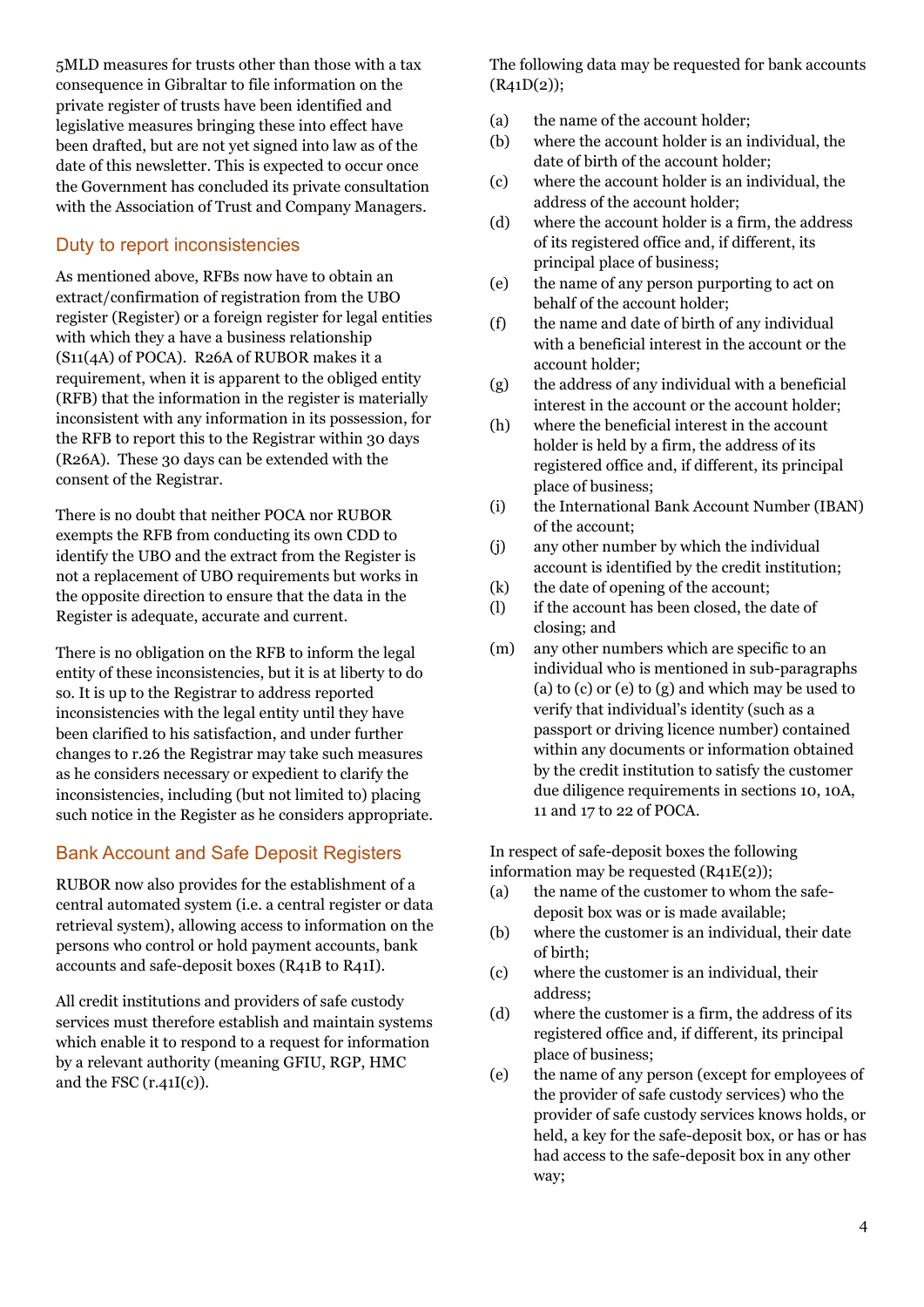- (f) the date on which the safe-deposit box was made available to the customer and, if appropriate, ceased to be available; and
- (g) any other numbers which are specific to an individual who is mentioned in sub-paragraphs (a) to (c) and (e) and which may be used to verify that individual's identity (such as a passport or driving licence number) contained within any documents or information obtained by the provider of safe custody services to satisfy the customer due diligence requirements in sections 10, 10A, 11 and 17 to 22 of POCA.

R. 41F, however, imposes significant restrictions on information requests, namely;

- 1. Only a relevant authority (see above) may request information;
- 2. the GFIU may only request information for a purpose connected to one of its functions;
- 3. the Royal Gibraltar Police, HM Customs, and the Financial Services Commission may only request information for one (or more) of the following purposes
	- a. to investigate money laundering, terrorism (within the meaning of section 4 of the Terrorism Act 2018), or terrorist financing;
	- b. to investigate whether property has been obtained through any conduct mentioned in sub-paragraph (a); or
	- c. to carry out its supervisory functions (where the relevant authority carries out a supervisory function).
- 4. Only an appropriate officer specifically authorised to make requests may make a request on behalf of that authority.
- 5. A senior officer of the relevant authority must approve every request in writing, and must only extend approval upon being satisfied that the request complies with the requirements of r.41F and is proportionate to the purpose or purposes of the request.

# **AMENDMENTS TO THE NATIONAL COORDINATOR FOR ANTI-MONEY LAUNDERING AND COMBATTING TERRORIST FINANCING REGULATIONS 2016.**

#### National Risk Assessment (NRA) & Statistics

A summary of any NRA is now required to be made public  $(R7(3))$ .

The uses of the NRA have been expanded to include reporting on the national efforts and resources allocated to combat money laundering and terrorist financing as well as the institutional structure and broad procedures of the AML/CFT regime including human and financial resources available  $(R8(f) \& (g))$ .

The gateways for the NCO to receive information for the purposes of the NRA is now also extended to the Commissioner of Income Tax (R10(a)). The data available to the NCO is also opened up through amendments made to R12.

# **AMENDMENTS TO THE SUPERVISORY BODIES (POWERS ETC.) REGULATIONS 2017**

#### Cooperation between supervisory bodies

Supervisory bodies charged with supervision and regulation of relevant financial business are obliged to provide cooperation to their international counterparts where cross border business takes place (r.9) and also with their equivalent authorities (r.9A). This includes conducting inquiries on behalf of a requesting supervisory authority or law enforcement authority and exchanging information obtained through such inquiries with the requesting supervisory authority or law enforcement authority.

# **REVISED CONFIDENTIALITY PROVISIONS ARE ALSO INTRODUCED.AMENDMENTS TO THE TERRORISM ACT 2018.**

Amendments introduced to the Terrorism Act reflect primarily the new activities caught by 5MLD and the definitions have been updated accordingly to capture:

- Provision of tax advice,
- Letting agency work;
- Trading in artistic works (including operating a freeport which stores artistic works);
- Distributed Ledger Technologies.